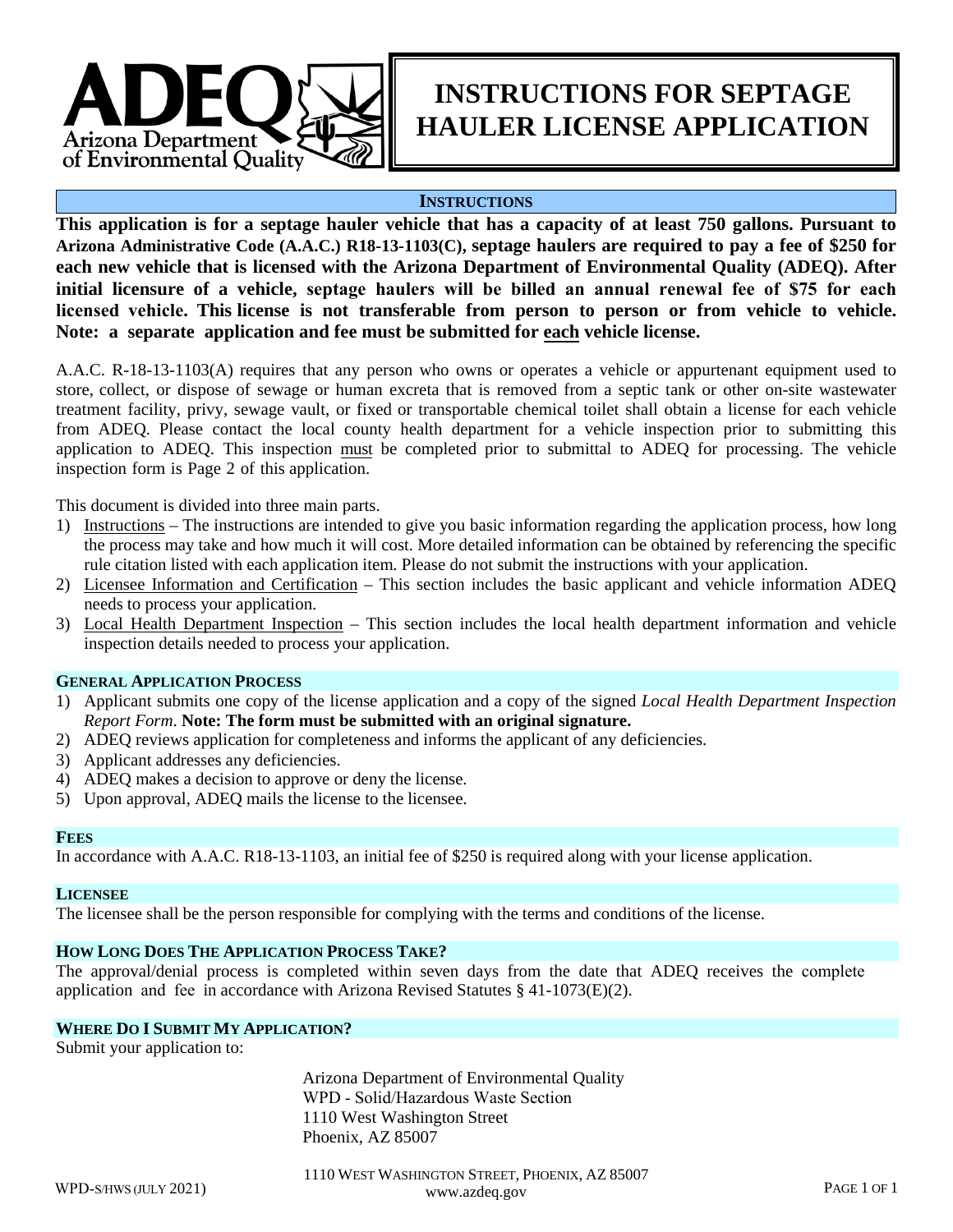

# **SEPTAGE HAULER LICENSE APPLICATION**

|                                                                                                                                                                                                                                                                                                                                                                                                                                                                                                                                                                                                          | <b>APPLICANT CERTIFICATION AND INFORMATION</b><br><b>PLEASE PRINT LEGIBLY</b>    |                                                      |                                                                                                                        |                      |             |  |  |  |  |
|----------------------------------------------------------------------------------------------------------------------------------------------------------------------------------------------------------------------------------------------------------------------------------------------------------------------------------------------------------------------------------------------------------------------------------------------------------------------------------------------------------------------------------------------------------------------------------------------------------|----------------------------------------------------------------------------------|------------------------------------------------------|------------------------------------------------------------------------------------------------------------------------|----------------------|-------------|--|--|--|--|
| $\mathbf 1$                                                                                                                                                                                                                                                                                                                                                                                                                                                                                                                                                                                              | <b>Company Information</b> (Please include DBA with business name if applicable) |                                                      |                                                                                                                        |                      |             |  |  |  |  |
|                                                                                                                                                                                                                                                                                                                                                                                                                                                                                                                                                                                                          | <b>Business Name</b>                                                             |                                                      |                                                                                                                        |                      |             |  |  |  |  |
|                                                                                                                                                                                                                                                                                                                                                                                                                                                                                                                                                                                                          | <b>Mailing Address</b>                                                           |                                                      |                                                                                                                        |                      |             |  |  |  |  |
|                                                                                                                                                                                                                                                                                                                                                                                                                                                                                                                                                                                                          | City                                                                             |                                                      |                                                                                                                        | <b>State</b>         | Zip         |  |  |  |  |
|                                                                                                                                                                                                                                                                                                                                                                                                                                                                                                                                                                                                          | Telephone                                                                        |                                                      | Fax                                                                                                                    |                      |             |  |  |  |  |
| $\overline{2}$                                                                                                                                                                                                                                                                                                                                                                                                                                                                                                                                                                                           | <b>Company Contact</b>                                                           |                                                      |                                                                                                                        |                      |             |  |  |  |  |
|                                                                                                                                                                                                                                                                                                                                                                                                                                                                                                                                                                                                          | Name/Title                                                                       |                                                      |                                                                                                                        |                      |             |  |  |  |  |
|                                                                                                                                                                                                                                                                                                                                                                                                                                                                                                                                                                                                          |                                                                                  |                                                      | Mailing Address                                                                                                        |                      |             |  |  |  |  |
|                                                                                                                                                                                                                                                                                                                                                                                                                                                                                                                                                                                                          | City                                                                             |                                                      | <u> 1980 - Johann Stoff, deutscher Stoffen und der Stoffen und der Stoffen und der Stoffen und der Stoffen und der</u> | State                | Zip         |  |  |  |  |
|                                                                                                                                                                                                                                                                                                                                                                                                                                                                                                                                                                                                          | Telephone                                                                        | <u> 1989 - Johann Stoff, Amerikaansk politiker (</u> | E-mail                                                                                                                 |                      |             |  |  |  |  |
| $\mathbf{3}$                                                                                                                                                                                                                                                                                                                                                                                                                                                                                                                                                                                             |                                                                                  | <b>Billing Contact (if different from above)</b>     |                                                                                                                        |                      |             |  |  |  |  |
|                                                                                                                                                                                                                                                                                                                                                                                                                                                                                                                                                                                                          | Name/Title                                                                       |                                                      |                                                                                                                        |                      |             |  |  |  |  |
|                                                                                                                                                                                                                                                                                                                                                                                                                                                                                                                                                                                                          | <b>Business Name</b>                                                             |                                                      |                                                                                                                        |                      |             |  |  |  |  |
|                                                                                                                                                                                                                                                                                                                                                                                                                                                                                                                                                                                                          |                                                                                  |                                                      | Mailing Address                                                                                                        |                      |             |  |  |  |  |
|                                                                                                                                                                                                                                                                                                                                                                                                                                                                                                                                                                                                          | City                                                                             |                                                      |                                                                                                                        | <b>State</b>         | Zip         |  |  |  |  |
|                                                                                                                                                                                                                                                                                                                                                                                                                                                                                                                                                                                                          | Telephone                                                                        |                                                      | E-mail                                                                                                                 |                      |             |  |  |  |  |
| $\overline{\mathbf{4}}$                                                                                                                                                                                                                                                                                                                                                                                                                                                                                                                                                                                  |                                                                                  | Location of Vehicle (if different from above)        |                                                                                                                        |                      |             |  |  |  |  |
|                                                                                                                                                                                                                                                                                                                                                                                                                                                                                                                                                                                                          | Address                                                                          |                                                      |                                                                                                                        |                      |             |  |  |  |  |
|                                                                                                                                                                                                                                                                                                                                                                                                                                                                                                                                                                                                          | City                                                                             |                                                      | <b>State</b>                                                                                                           | $\operatorname{Zip}$ | Telephone   |  |  |  |  |
| $\overline{5}$                                                                                                                                                                                                                                                                                                                                                                                                                                                                                                                                                                                           | <b>Vehicle</b>                                                                   |                                                      |                                                                                                                        |                      |             |  |  |  |  |
|                                                                                                                                                                                                                                                                                                                                                                                                                                                                                                                                                                                                          | Make                                                                             |                                                      | <b>VIN</b>                                                                                                             |                      |             |  |  |  |  |
|                                                                                                                                                                                                                                                                                                                                                                                                                                                                                                                                                                                                          | Year                                                                             |                                                      |                                                                                                                        | Tank Capacity        | gallons     |  |  |  |  |
|                                                                                                                                                                                                                                                                                                                                                                                                                                                                                                                                                                                                          |                                                                                  |                                                      |                                                                                                                        |                      |             |  |  |  |  |
| 6 Certification Statement (To be completed by the applicant in item 1 above)<br>I agree to operate this vehicle in accordance with the rules of the Arizona Department of Environmental Quality governing<br>storage, collection, transportation and disposal of human excreta (A.A.C. R18-13-1101, et. seq.). I further agree to dispose<br>of the material removed in accordance with the requirements of the local county health department and to <i>obtain a permit in</i><br>each county where such operations are performed in accordance with A.A.C. R18-13-1103(D) if required.<br>Name (print) |                                                                                  |                                                      |                                                                                                                        |                      |             |  |  |  |  |
|                                                                                                                                                                                                                                                                                                                                                                                                                                                                                                                                                                                                          | Signature                                                                        |                                                      |                                                                                                                        |                      |             |  |  |  |  |
| $\overline{7}$                                                                                                                                                                                                                                                                                                                                                                                                                                                                                                                                                                                           |                                                                                  |                                                      | Initial Fee of \$250 Per Vehicle [A.A.C. R18-13-1103(C)(1)]                                                            |                      |             |  |  |  |  |
|                                                                                                                                                                                                                                                                                                                                                                                                                                                                                                                                                                                                          | Check this box to indicate fee is attached.                                      |                                                      |                                                                                                                        |                      |             |  |  |  |  |
|                                                                                                                                                                                                                                                                                                                                                                                                                                                                                                                                                                                                          |                                                                                  |                                                      | Check this box to request an invoice to make the payment Online.                                                       |                      |             |  |  |  |  |
| <b>ADEQ ACTION</b>                                                                                                                                                                                                                                                                                                                                                                                                                                                                                                                                                                                       |                                                                                  |                                                      |                                                                                                                        |                      |             |  |  |  |  |
|                                                                                                                                                                                                                                                                                                                                                                                                                                                                                                                                                                                                          | <b>Approved</b>                                                                  | N <sub>o</sub><br>Yes                                | <b>ADEQ License Number</b>                                                                                             |                      |             |  |  |  |  |
|                                                                                                                                                                                                                                                                                                                                                                                                                                                                                                                                                                                                          | Comments                                                                         |                                                      |                                                                                                                        | LTF#                 |             |  |  |  |  |
|                                                                                                                                                                                                                                                                                                                                                                                                                                                                                                                                                                                                          | Signature                                                                        |                                                      |                                                                                                                        | Date                 |             |  |  |  |  |
|                                                                                                                                                                                                                                                                                                                                                                                                                                                                                                                                                                                                          | WPD-S/HWS (JULY 2021)                                                            |                                                      | 1110 WEST WASHINGTON STREET, PHOENIX, AZ 85007<br>www.azdeq.gov                                                        |                      | PAGE 1 OF 2 |  |  |  |  |